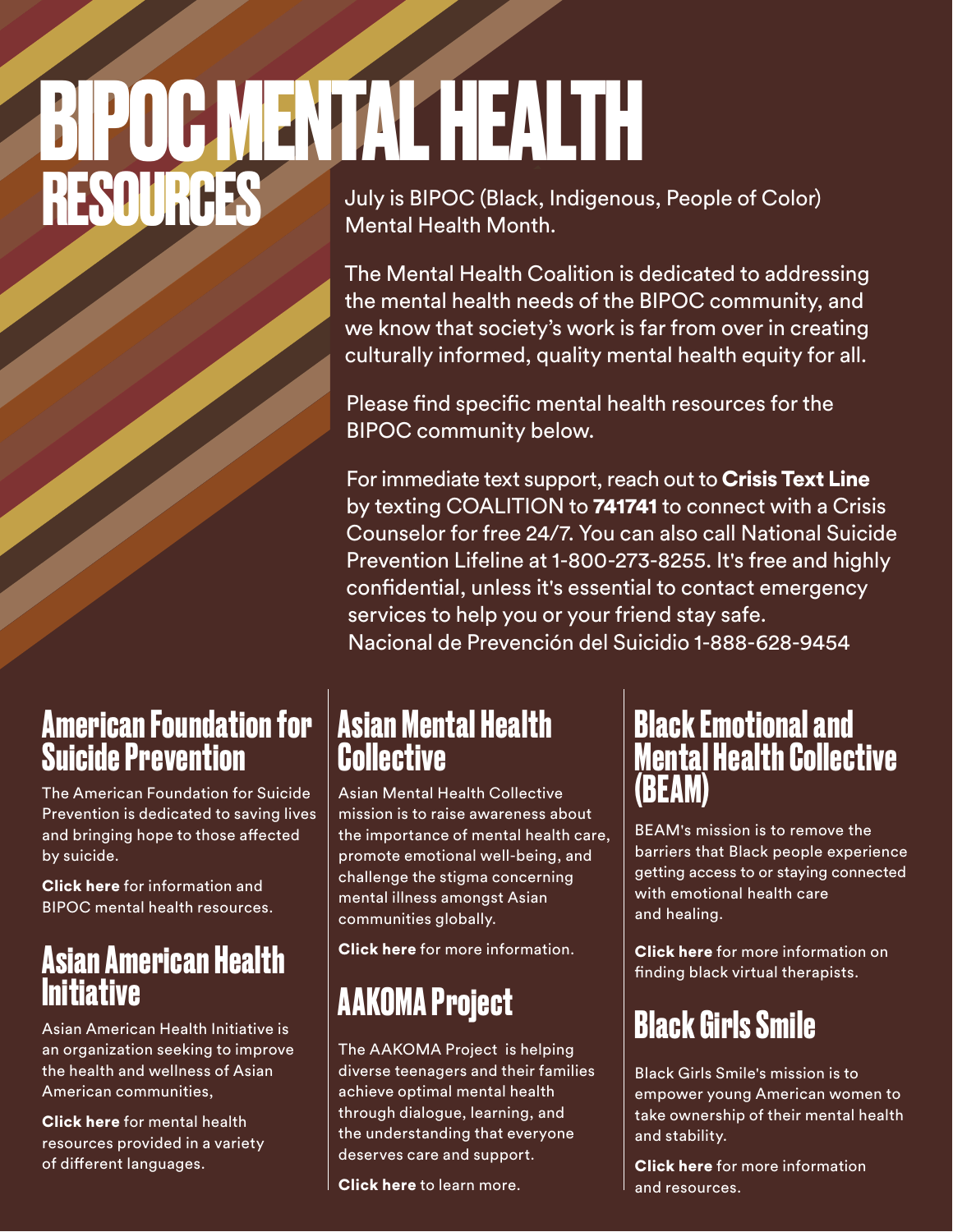#### **Black Mental Health Alliance**

Black Mental Health Alliance's mission is to develop, promote and sponsor trusted culturally-relevant educational forums, trainings and referral services that support the health and well-being of Black people and other vulnerable communities.

[Click here](https://blackmentalhealth.com/) for more information and resources.

# **Black Mental Wellness**

Black Mental Wellness provides access to evidence-based information and resources about mental healtth and behavioral health topics from a Black perspective, to highlight and increase the diversity of mental health professionals, and to decrease the mental health stigma in the Black community.

[Click here](https://www.blackmentalwellness.com/) to learn more.

#### **The Boris Lawrence Henson Foundation (BLHF)**

BLHF's vision is to eradicate the stigma around mental health issues in the African-American community.

[Click here](https://borislhensonfoundation.org/) to learn more.

#### **Center for Black Women's Wellness (CBWW)**

CBWW is a non-profit organization that provides free and low-cost services to empower black women, and their families, toward physical, mental and economic wellness.

[Click here](https://www.cbww.org/) to learn more.

### **Center for Native American Youth**

Center for Native American Youth believes all Native American youth should lead full and healthy lives, have equal access to opportunity, and draw strength from their culture and one another.

[Click here](https://www.aspeninstitute.org/programs/center-for-native-american-youth/) to learn more.

### **Eustress**

Eustress raises awareness on the importance of mental health in underserved communities, allowing individuals to identify and overcome challenges to achieve a healthier and productive lifestyle.

[Click here](https://www.eustressinc.org/) to learn more.

### **Inclusive Therapists**

Inclusive Therapists provide a directory or directly matches people with therapists who will offer care specifically for your unique identity. The idea is to make the process of searching for a therapist less daunting, especially for marginalized people.

[Click here](https://www.inclusivetherapists.com/) for more information

# **Latinx Therapy**

Latinx Therapy is an organization working to break the stigma of mental health related to the Latinx community.

[Click here](https://latinxtherapy.com/) for more information.

# **Love Land Foundation**

Love Land Foundation is committed to showing up for communities of color in unique and powerful ways, with a particular focus on Black women and girls.

#### **MANA A National Latina Organization**

MANA A National Latina Organization is a national grassroots membership organization with chapters, individual members and affiliates across the country. MANA represents the interests of Latina women, youth and families on issues that impact our communities.

[Click here](https://www.hermana.org/) for more information.

# **Mental Health America**

Mental Health America is the nation's leading community-based nonprofit dedicated to addressing the needs of those living with mental illness and promoting mental health for all.

[Click here](https://www.mhanational.org/bipoc-mental-health) for more information on BIPOC mental health and [here](https://mhanational.org/BIPOC-mental-health-month) to download a comprehensive toolkit on BIPOC mental health.

# **MIND Right**

MindRight is a judgment-free place for growth, healing and hope. They provide culturally responsive mental health coaching to teens over text message.

**[Click here](https://www.mindright.io/)** to learn more.

### **National Alliance on Mental Illness (NAMI)**

NAMI's mission is to help families and individuals affected by mental illness build better lives through education, support and advocacy.

[Click here](https://www.nami.org/Support-Education/Diverse-Communities/African-American-Mental-Health) for information on BIPOC mental health.